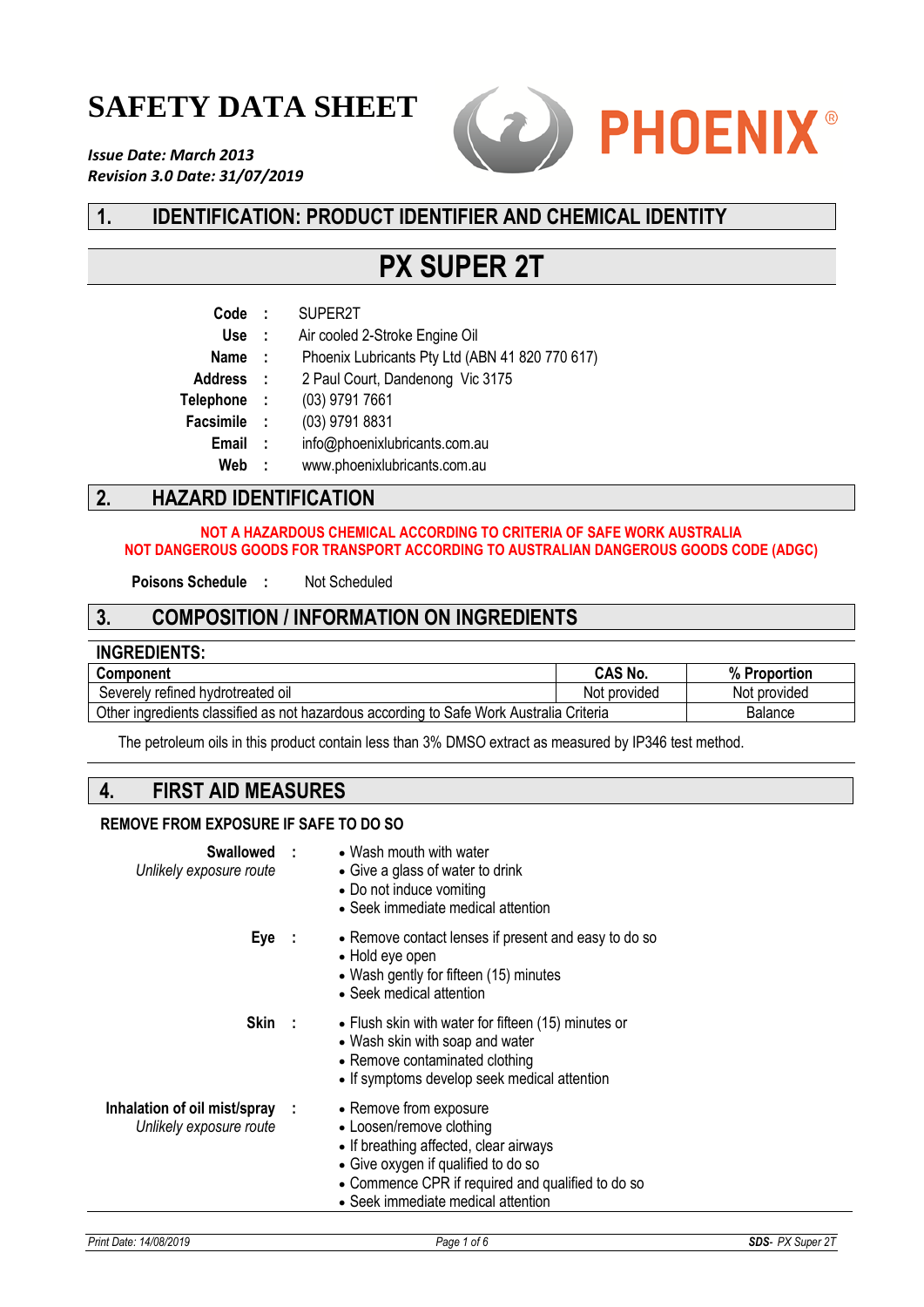•Treat symptomatically with supportive care.

• For further information contact:

#### **AUSTRALIAN POISONS INFORMATION CENTRE 24 HOUR SERVICE 13 11 26**

#### **NEW ZEALAND POISONS INFORMATION CENTRE 24 HOUR SERVICE 0800 764 766**

# **5. FIREFIGHTING MEASURES**

| <b>Hazchem Code</b>                                                          | 3Υ                                                                                                                                                                                                                                                                                                                                                                                                                                                                                                                                                                                                                                                                                                                                                                                        |                                                 | R                |              | <b>LTS</b>                                                                                                                                                                                                              |               |
|------------------------------------------------------------------------------|-------------------------------------------------------------------------------------------------------------------------------------------------------------------------------------------------------------------------------------------------------------------------------------------------------------------------------------------------------------------------------------------------------------------------------------------------------------------------------------------------------------------------------------------------------------------------------------------------------------------------------------------------------------------------------------------------------------------------------------------------------------------------------------------|-------------------------------------------------|------------------|--------------|-------------------------------------------------------------------------------------------------------------------------------------------------------------------------------------------------------------------------|---------------|
| <b>Fire &amp; Explosive Properties</b>                                       | Combustible liquid - Flashpoint 120°C                                                                                                                                                                                                                                                                                                                                                                                                                                                                                                                                                                                                                                                                                                                                                     |                                                 | s<br>$\mathbf T$ | v            | <b>BA &amp; FIRE KIT</b>                                                                                                                                                                                                | <b>DILUTE</b> |
| <b>Suitable Extinguishing</b>                                                | In case of fire, appropriate extinguishing                                                                                                                                                                                                                                                                                                                                                                                                                                                                                                                                                                                                                                                                                                                                                |                                                 | w<br>x           | $\mathsf{v}$ | <b>LTS</b>                                                                                                                                                                                                              |               |
| Media                                                                        | media includes:<br>• Dry Chemical Powder                                                                                                                                                                                                                                                                                                                                                                                                                                                                                                                                                                                                                                                                                                                                                  |                                                 | Υ<br>z           | v            | <b>BA &amp; FIRE KIT</b>                                                                                                                                                                                                | <b>CONTAI</b> |
|                                                                              | $\bullet$ CO <sub>2</sub><br>$\bullet$ Foam                                                                                                                                                                                                                                                                                                                                                                                                                                                                                                                                                                                                                                                                                                                                               |                                                 | Е                |              | <b>PUBLIC SAFETY HAZARD</b><br>* SEE LEGEND OVER                                                                                                                                                                        |               |
|                                                                              | Do not use water jets. Use water spray to cool fire<br>exposed containers.                                                                                                                                                                                                                                                                                                                                                                                                                                                                                                                                                                                                                                                                                                                | <b>DRY AGENT</b><br>Do not use water            |                  |              | <b>LEGEND</b><br>ALCOHOL RESISTANT FOAM *2 OR *3                                                                                                                                                                        |               |
| <b>Hazards from Combustion</b><br><b>Products</b>                            | When • appears in front of 2 or 3 in Hazchem co.<br>Product is a mobile liquid. Incompatible with strong<br>alcohol resistant foam if available<br>oxidising agents, acids/alkalis. Combustion may<br>Substances can be violently or even explosively<br>including combustion<br>produce oxides of carbon, nitrogen and sulphur,<br><b>LTS</b><br>Liquid-Tight Chemical Protective Suit with BA. F<br>dense black smoke, toxic decomposition gases, and<br>KIT to also be worn for protection when:<br>Liquid Oxygen<br>Liquefied Toxic Gas (Division 2.3)<br>airborne unidentified organic and inorganic solid and<br>Toxic Gas with sub-risk 2.1 or 5.1<br>Class or sub-risk 3<br>liquid particulates.<br>Division 5.1 PGI with sub-risk 6.1 or 8 trans<br>temperature $>100^{\circ}$ C |                                                 |                  |              |                                                                                                                                                                                                                         |               |
| <b>Precautions for Fire</b><br><b>Fighters - Special</b><br><b>Equipment</b> | self-contained<br>breathing<br>• Positive<br>pressure<br>apparatus (SCBA)<br>• Protective fire fighting clothing<br>• Fight from upwind                                                                                                                                                                                                                                                                                                                                                                                                                                                                                                                                                                                                                                                   | are involved<br><b>DILUTE</b><br><b>CONTAIN</b> |                  |              | May be washed to drains with large quantities of<br>consider EPA or Water Authority<br>Prevent, by any means available, spillage from e<br>drains or water courses<br>People to be warned to stay indoors with all door |               |

# **6. ACCIDENTAL RELEASE MEASURES**

- **Spills or Leaks :** Wear PPE as per this SDS
	- Remove ignition sources
	- Absorb / contain waste, use earth, vermiculite, inert material
	- Collect and seal in appropriate container
	- Label the container
	- Cover all drains
	- Use spark proof tools
	- Surfaces will be slippery
	- Create bund
	- Observe regulatory reporting requirements (Incident Notification)

**Disposal :** • Dispose of in accordance with State, Local Government, EPA or related Regulations or Codes of Practice.

**HAZCHEM Emergency Action Code OR FIRE OR SPILLA** COARSE SPRAY FINE SPRAY FOAM NORMAL PROTEIN DRY AGENT ALCOHOL RESISTANT

**LTS** 

sint Incident Control decisi

今

**DILUTE** 

CONTAIN

 $B$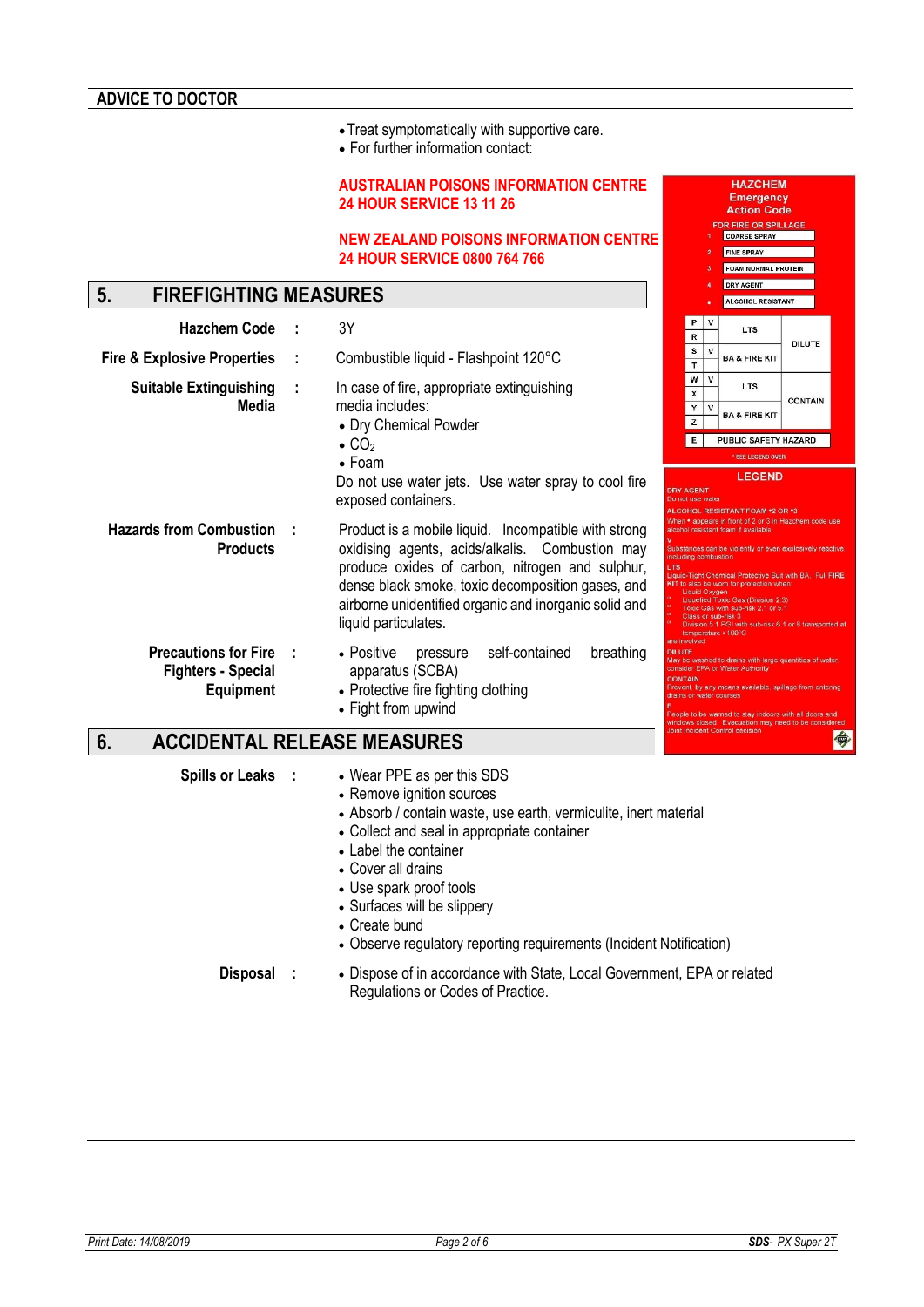# **7. HANDLING AND STORAGE**

| <b>Precautions for Safe :</b> | <b>Handling</b>         | • Eye wash and safety shower to be available in the workplace.<br>• Wear PPE as per this SDS<br>• Compliant eyewash to be provided for external work.<br>• Observe good personal hygiene practices.<br>• Wash hands thoroughly after handling.<br>• Avoid contact with skin and eyes.<br>• Limit the stock at work place (in accordance with AS1940: The storage and<br>handling of flammable and combustible liquids)<br>• Use only in well ventilated areas. Ensure TLV's (threshold limit values) are not<br>exceeded<br>• Wear respiratory protection if oil mists present.<br>• Report incidents.<br>• No smoking, eating, drinking in the work area.<br>• Remove contaminated clothing before entering eating areas. |
|-------------------------------|-------------------------|----------------------------------------------------------------------------------------------------------------------------------------------------------------------------------------------------------------------------------------------------------------------------------------------------------------------------------------------------------------------------------------------------------------------------------------------------------------------------------------------------------------------------------------------------------------------------------------------------------------------------------------------------------------------------------------------------------------------------|
| <b>Conditions for Safe :</b>  | <b>Storage</b>          | • Store away from food, drink and animal feedstuffs.<br>• Store away from oxidising agents and strongly acid or alkaline materials.<br>• Provide ventilation.<br>• Separate or segregate from incompatibles (in accordance with regulatory<br>requirements).<br>• Avoid direct sunlight.<br>• Keep protected from weather.<br>• Provide spill kit.                                                                                                                                                                                                                                                                                                                                                                         |
|                               | <b>Container Type :</b> | • Store in original packaging as approved by manufacturer or regulatory direction.                                                                                                                                                                                                                                                                                                                                                                                                                                                                                                                                                                                                                                         |
| 8.                            |                         | <b>EXPOSURE CONTROLS / PERSONAL PROTECTION</b>                                                                                                                                                                                                                                                                                                                                                                                                                                                                                                                                                                                                                                                                             |

### **8. EXPOSURE CONTROLS / PERSONAL PROTECTION**

# **CONSTITUENT DATA**

|                             | <b>Components</b>                                                                                                                                                             | CAS-No. | Type | Value                                                                                                                                                                          |
|-----------------------------|-------------------------------------------------------------------------------------------------------------------------------------------------------------------------------|---------|------|--------------------------------------------------------------------------------------------------------------------------------------------------------------------------------|
|                             | Oil Mist                                                                                                                                                                      |         | TWA  | 5mg/m <sup>3</sup>                                                                                                                                                             |
|                             |                                                                                                                                                                               |         |      |                                                                                                                                                                                |
| <b>ENGINEERING CONTROLS</b> |                                                                                                                                                                               |         |      |                                                                                                                                                                                |
|                             | • Provide local exhaust ventilation when exposure standards might be exceeded.                                                                                                |         |      |                                                                                                                                                                                |
|                             |                                                                                                                                                                               |         |      |                                                                                                                                                                                |
| PERSONAL PROTECTION         |                                                                                                                                                                               |         |      |                                                                                                                                                                                |
| Eye Protection :            | Wear chemical splash goggles or face shield in accordance with AS/NZS1337, Eye<br>protection for industrial applications.                                                     |         |      |                                                                                                                                                                                |
| <b>Gloves</b>               | Wear chemical protective gloves (eg nitrile) in accordance with AS/NZS 2161.1 -<br>Occupational protective gloves, selection, use and maintenance where contact<br>may occur. |         |      |                                                                                                                                                                                |
| Clothing                    | Industrial clothing.                                                                                                                                                          |         |      | Wear body protective clothing and industrial footwear in accordance with AS2919 -                                                                                              |
| <b>Respiration</b>          | of respiratory protective devices                                                                                                                                             |         |      | If oil mists are present when ventilation is inadequate, wear an approved respirator with<br>particulate filter in accordance with AS/NZS1715 - Selection, use and maintenance |
|                             |                                                                                                                                                                               |         |      |                                                                                                                                                                                |

| w<br>39<br>ΛI | $\mathbf{r}$<br><b>CONTRACTOR</b><br>$\sqrt{2}$<br>or | <b>ALLID</b> | TEN.      |          | $\overline{\mathcal{L}}$<br><b>TABLES</b><br>⋓<br>W) |
|---------------|-------------------------------------------------------|--------------|-----------|----------|------------------------------------------------------|
| Available     | Side shields                                          | PVC          | Industial | Non slip | Organic                                              |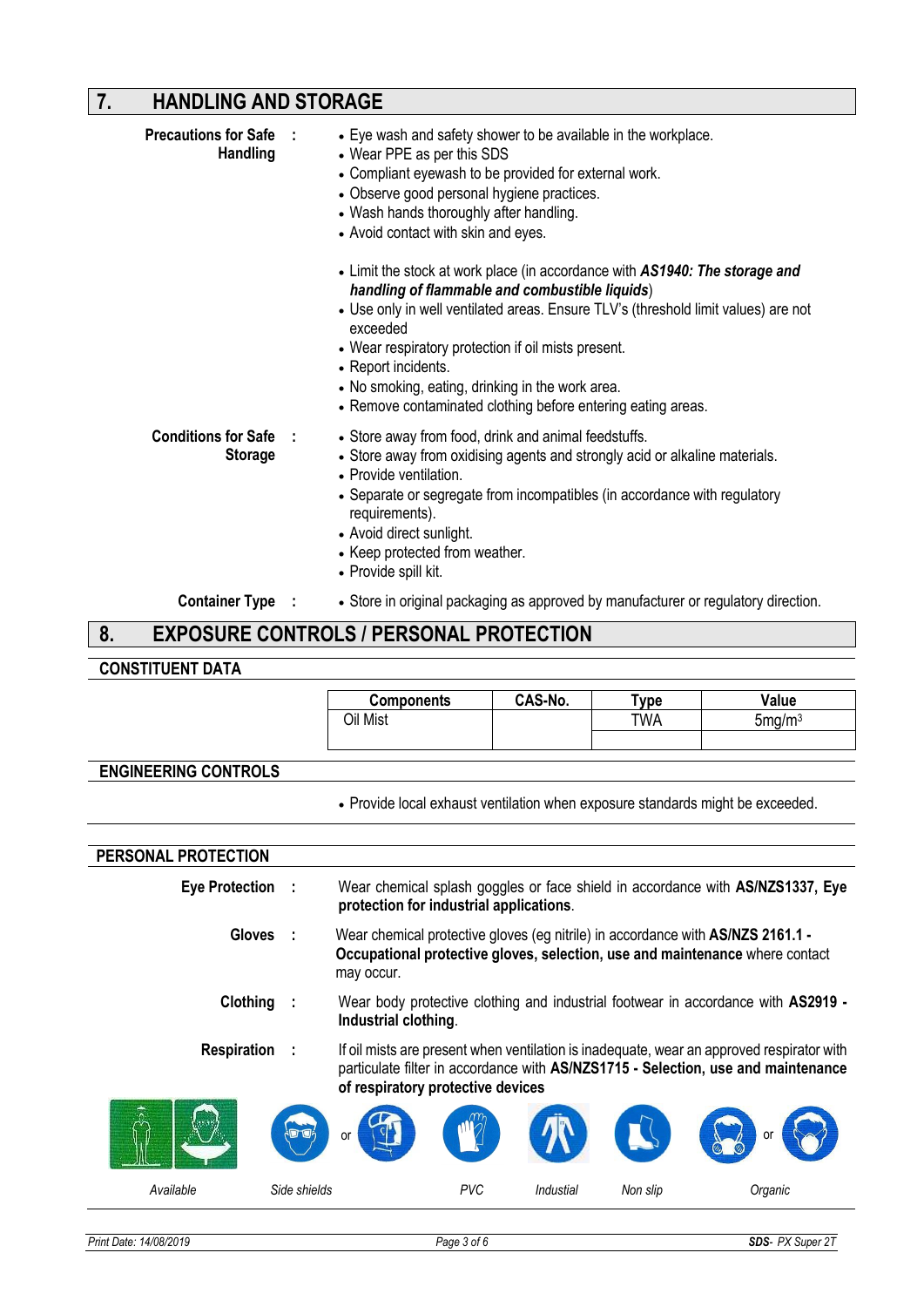# **9. PHYSICAL AND CHEMICAL PROPERTIES**

| Appearance                         | - 1 | Clear light red liquid        |
|------------------------------------|-----|-------------------------------|
| <b>Odour</b>                       | - 1 | Mild                          |
| рH                                 | ÷   | Not provided                  |
| Vapour Pressure (kpa)              | - 1 | Not provided                  |
| <b>Vapour Density</b>              | - 1 | Not provided                  |
| <b>Boiling Point :</b>             |     | Not provided                  |
| <b>Freezing / Melting Point</b>    | - 1 | Not provided                  |
| <b>Solubility in Water</b>         | - 1 | Not soluble                   |
| <b>Solubility in Solvents</b>      | - 1 | Soluble in petroleum solvents |
| <b>Specific Gravity or Density</b> | ÷   | 0.853                         |

### **INFORMATION FOR FLAMMABLE MATERIALS**

| <b>Flash Point</b>           |    | 120°C               |
|------------------------------|----|---------------------|
|                              |    |                     |
| <b>Upper Explosive Limit</b> | л. | <b>NOT PROVIDED</b> |
| <b>Lower Explosive Limit</b> | л. | <b>NOT PROVIDED</b> |
| <b>Ignition Temperature</b>  | л. | Not provided        |

### **ADDITIONAL INFORMATION**

| ÷ | Not provided |
|---|--------------|
| ÷ | Not provided |
| ÷ | Not provided |
| ÷ | Not provided |
| ÷ | $40.4$ cSt   |
| t | 7.6 cSt      |
| t | Not provided |
|   |              |
| ÷ | Not provided |
|   |              |
| ÷ | Not provided |
|   |              |
| ÷ | Not provided |
| t | -39°C        |
|   |              |

# **10. STABILITY AND REACTIVITY**

| <b>Chemical Stability :</b>                       | Product is stable under normal conditions of use, storage and temperature.                                                                                                                 |
|---------------------------------------------------|--------------------------------------------------------------------------------------------------------------------------------------------------------------------------------------------|
| <b>Conditions to Avoid :</b>                      | Avoid excessive heat, static charges, sources of ignition.                                                                                                                                 |
| Incompatible Materials :                          | Incompatible with oxidising agents, strong acids and bases.                                                                                                                                |
| <b>Hazardous Decomposition</b><br><b>Products</b> | Oxides of carbon, nitrogen and sulphur, dense black smoke, toxic decomposition gases,<br>and airborne unidentified organic and inorganic solid and liquid particulates - see<br>Section 5. |
| <b>Hazardous Reactions</b>                        | When heated above 120°C, vapours may form flammable mixture with air                                                                                                                       |

## **11. TOXICOLOGICAL INFORMATION**

### **ACUTE HEALTH EFFECTS (IMMEDIATE OR WITHIN 14 DAYS - SHORT TERM)**

| Swallowed (Oral) : |           | If ingested may cause gastric irritation.                                                                                                                       |
|--------------------|-----------|-----------------------------------------------------------------------------------------------------------------------------------------------------------------|
| Eve                | $\sim$ 1. | Mild Eye irritant.                                                                                                                                              |
| Skin (Dermal) :    |           | Mildly irritating to skin on prolonged exposure. Repeated or prolonged skin contact may<br>result in defatting, and dermatitis.                                 |
| <b>Inhalation</b>  |           | Strong concentrations of mist or spray may be irritating to the respiratory tract and for<br>mucous membranes with the risk of headaches, dizziness and nausea. |
|                    |           |                                                                                                                                                                 |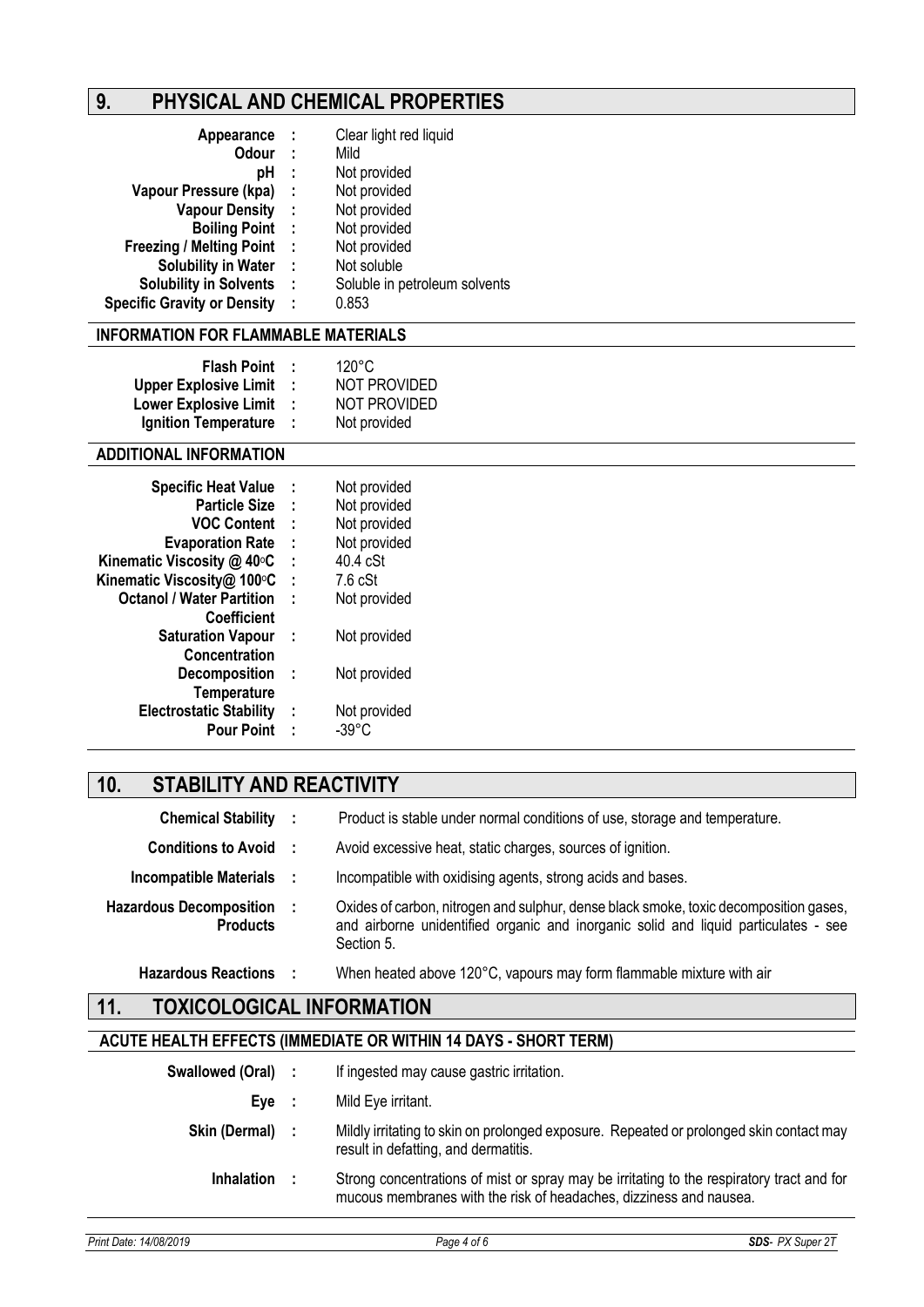### **CHRONIC (MEDIUM OR LONG TERM)**

• Long term exposure may result in skin sensitisation in susceptible individuals.

### **MIXTURE VERSUS INGREDIENT**

• Not provided

### **SUMMARY OF TOXICITY DATA**

**Component CAS-No. Data**  Not available

### **CARCINOGENICITY**

• See Section 3

### **FOR OILS AND GREASES**

#### **USED OILS AND GREASES**

- Products resulting from the operation of the vehicle/ machinery may contain contaminants. Used oil and grease may contain hazardous components which have the potential to cause skin cancer. Frequent or prolonged contact with all types and makes of used oil and grease must therefore be avoided and a high standard of personal hygiene maintained.
- Unlikely to cause harm if accidentally swallowed in small doses, though larger quantities may cause nausea and diarrhoea.
- At normal ambient temperatures this product will be unlikely to present an inhalation hazard because of low volatility. May be harmful by inhalation if exposure to mists or fumes resulting from thermal decomposition products occur.

### **12. ECOLOGICAL INFORMATION**

| Ecotoxicity :                           | environment.                                                     |         | Harmful to aquatic organisms, may cause long term adverse effects in the aquatic |
|-----------------------------------------|------------------------------------------------------------------|---------|----------------------------------------------------------------------------------|
| Persistence / Degradability :           | Will persist. Not readily bio degradable.                        |         |                                                                                  |
| Mobility :                              | Floats on water - will be absorbed by earth.                     |         |                                                                                  |
| Bio-accumulative Potential:             | May bio-accumulate                                               |         |                                                                                  |
| <b>Environmental Fate</b><br>(Exposure) | Do not allow waste product to reach waterways, drains and sewers |         |                                                                                  |
|                                         | Component                                                        | CAS-No. | Data                                                                             |
|                                         | Not provided                                                     |         |                                                                                  |

### **13. DISPOSAL CONSIDERATIONS**

| <b>Disposal Methods</b>         |  |
|---------------------------------|--|
| <b>Special Precautions for</b>  |  |
| <b>Landfill or Incineration</b> |  |

Do not dispose to drains or waterways. See Section 6.